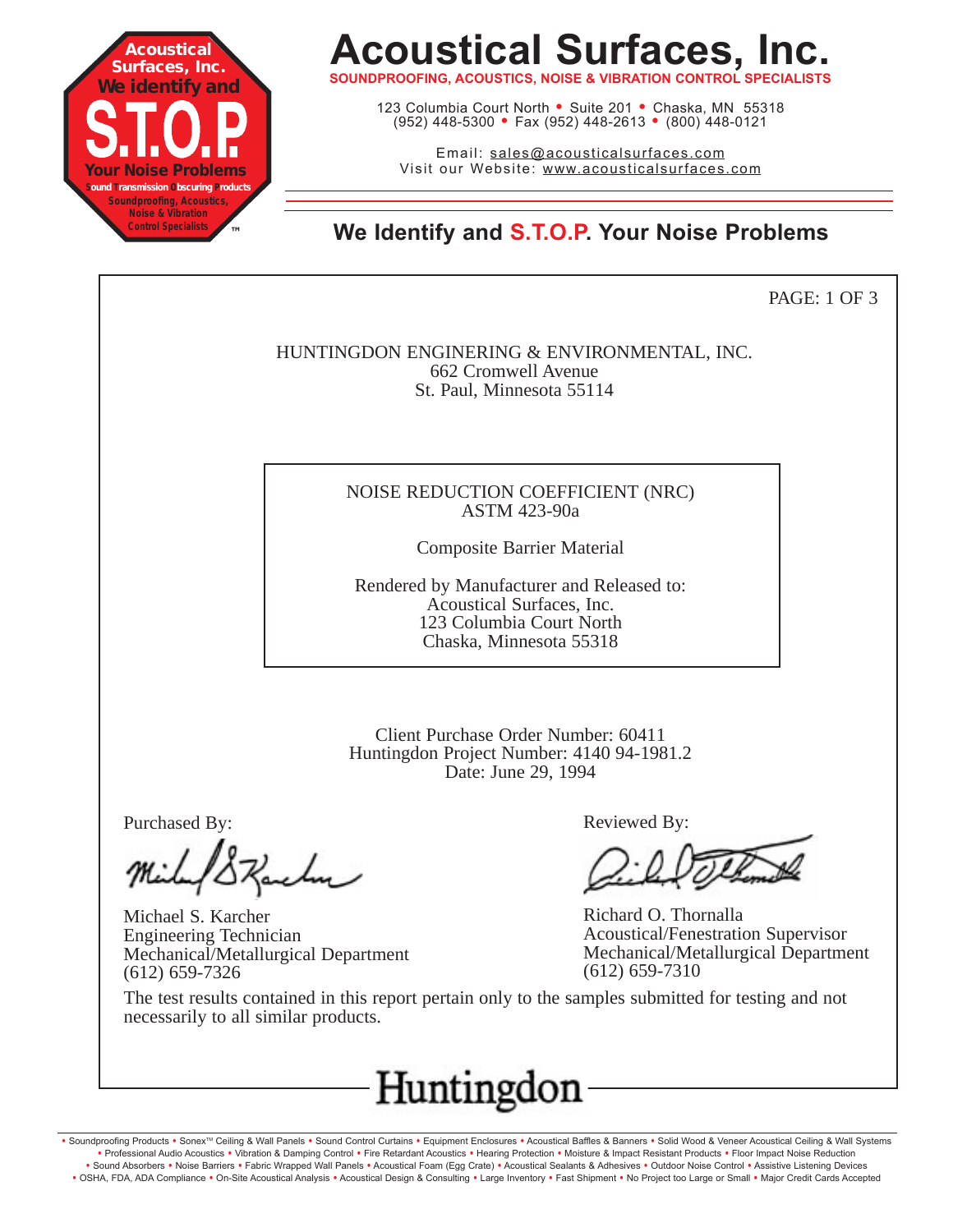

## **Acoustical Surfaces, Inc.**

**SOUNDPROOFING, ACOUSTICS, NOISE & VIBRATION CONTROL SPECIALISTS**

123 Columbia Court North · Suite 201 · Chaska, MN 55318 (952) 448-5300 <sup>=</sup> Fax (952) 448-2613 <sup>=</sup> (800) 448-0121

Email: sales@acousticalsurfaces.com Visit our Website: www.acousticalsurfaces.com

### **™ We Identify and S.T.O.P. Your Noise Problems**

Huntingdon

DATE: June 29, 1994

PROJECT NUMBER: 4140 94-1981.2 PAGE: 2 of 3

#### NOISE REDUCTION COEFFICIENT TEST - ASTM C423-90a

#### INTRODUCTION:

This report presents the results of a Noise Reduction coefficent (NRC) test conducted on a Composite Barrier Material submitted by the Manufacturer. This test was requested by the Manufacturer on June 17, 1994 and was conducted on June 20, 1994.

This report must not be reproduced except in full with the approval of Huntingdon Engineering & Environmental, Inc. the data in this report relates only to the item tested.

Huntingdon has been accredited by the U.S. Department of Commerce and the National Institute of Standards and Technology (NIST, formerly NBS) under their National Voluntary Laboratory Accrediation Program (NVLAP) for conducting this test procedure. This report may not be used to claim product endorsement by NVLAP or any agency of the U.S. Goverment.

TEST RESULTS SUMMARY:

The NRC of the sample described below is 0.85 (See individual frequency values below under "TEST RESULTS".

#### SPECIMEN IDENTIFICATION:

Rendered by Manufacturer and Released to: Acoustical Surfaces Inc.

Sample: Composite Barrier Material

Dimensions (W x H x D): 4.5' x 4.7' x 1.25"

Weight: 25 lbs. per specimen

Surface Area: 21.3 ft<sup>2</sup> per specimen

Total Surface Area Tested:  $1.3 \text{ ft}^2$  – consisting of speciment(s)

Mounting Type: Mounted vertically within a 60-STC filler wall with backside exposed to the reveberation chamber

Specimen Description:  $-1$ " flat foam

- Rubber bonding material
- $-1/4$ " Flat foam

AS MUTUAL PROTECTION TO CLIENTS THE PUBLIC AND OURSELVES, ALL HUNTINGDON ENGINEERING & ENVIRONMENTAL INC. REPORTS ARE SUBMITTED AS THE CONFIDENTIAL INFORMATION OF CLIENTS AND AUTHORIZATION FOR PUBLICATION OF STATEMENTS CONCLUSIONS OR EXTRACTIONS FROM OR REGARDING OUR REPORTS IS RESERVED PENDING OUR PRIOR WRITTEN APPROVAL.

A member of the  $\boxed{\text{HH}}$  group of companies

Soundproofing Products • Sonex™ Ceiling & Wall Panels • Sound Control Curtains • Equipment Enclosures • Acoustical Baffles & Banners • Solid Wood & Veneer Acoustical Ceiling & Wall Systems **•** Professional Audio Acoustics **•** Vibration & Damping Control **•** Fire Retardant Acoustics **•** Hearing Protection **•** Moisture & Impact Resistant Products **•** Floor Impact Noise Reduction · Sound Absorbers · Noise Barriers · Fabric Wrapped Wall Panels · Acoustical Foam (Egg Crate) · Acoustical Sealants & Adhesives · Outdoor Noise Control · Assistive Listening Devices

<sup>.</sup> OSHA, FDA, ADA Compliance . On-Site Acoustical Analysis . Acoustical Design & Consulting . Large Inventory . Fast Shipment . No Project too Large or Small . Major Credit Cards Accepted